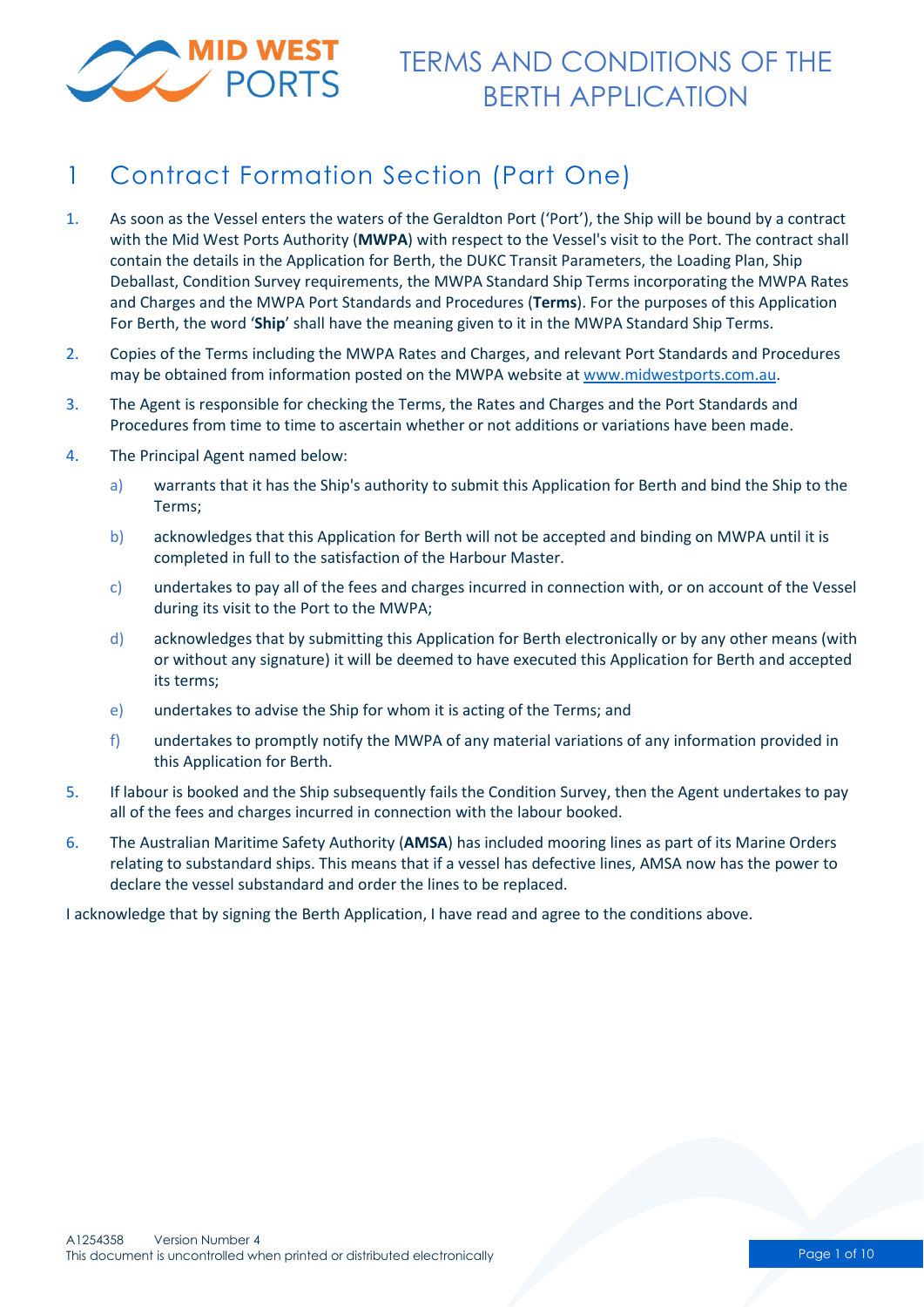

# 2 Standard Ship Terms

#### $2.1$ **DEFINITIONS AND INTERPRETATIONS**

### **2.1.1 Definitions**

In these Terms and Conditions:

**'Act'** – Means the *Port Authorities Act 1999* and all regulations made under that Act from time to time.

**'Application for Berth'** – Means the MWPA standard form headed 'Application for Berth' as amended from time to time.

**'Contract'** – Means the contract between the MWPA and the Ship that is formed as soon as the Vessel enters the Port following lodgement of an Application for Berth.

**'Ship'** – Means the Vessel's Operator and the Vessel's Master.

**'Ship's Agent'** – Means the Vessel agent (if any) specified in the Application for Berth or, if no agent is specified in the Application for Berth, the Vessel agent (if any) who lodged the Application for Berth.

**'Ship's Associates'** – Means the Vessel's master and crew, employees of the Ship, the Ship's Agent, other agents of the Ship, the Ship's contractors and any agents or contractors engaged by any of the Ship's Agents to carry out work or provide services in the Port in connection with the Vessel or its cargo or crew.

**'MWPA' –** Means the Mid West Ports Authority, being a body corporate established under the Act.

**'Facilities'** – Means the land, buildings, berths, wharfs, jetties, lay down areas and any associated plant and equipment and other infrastructure of any kind that is owned, vested in, managed, leased or otherwise controlled by the MWPA to which the Ship or the Ship's Associates are given access to or use of by the MWPA in connection with the Vessel's visit to the Port.

**'Fees and Charges'** – Means the rates and charges set out in the Schedule of Rates and Charges and any other fees, rates or charges that are imposed by the MWPA from time to time on the Ship or any of the Ship's Associates for access to or use of any Facilities, Services or Hire Equipment in connection with the Vessel's visit to the Port.

**'Force Majeure Event'** – Means any event or situation that arises due to something beyond the reasonable control of the MWPA.

**'Harbour Master'** – Means the Port's Harbour Master appointed under the Act and includes any Assistant Harbour Master, Duty Harbour Master, or other person authorised to carry out any Harbour Master's functions or duties in the Port or to whom the whole or part of Harbour Master's functions have been delegated at any relevant time, including any appointed duty marine controllers.

**'Hire Equipment' –** Means any plant, equipment, chattel, labour or service hired, licensed or leased and made available for loading or unloading of the Vessel, storage, cargo movement, repairs or any other purpose requested or required by the MWPA, the Ship or any of the Ship's Associates in connection with the Vessel and use of the Port by the Ship or any of the Ship's Associates.

**'Port'** – Means the Port of Geraldton and its seabed and port waters together with all wharves, piers, land and seabeds that are owned, vested in, occupied by, licensed to or controlled by the MWPA.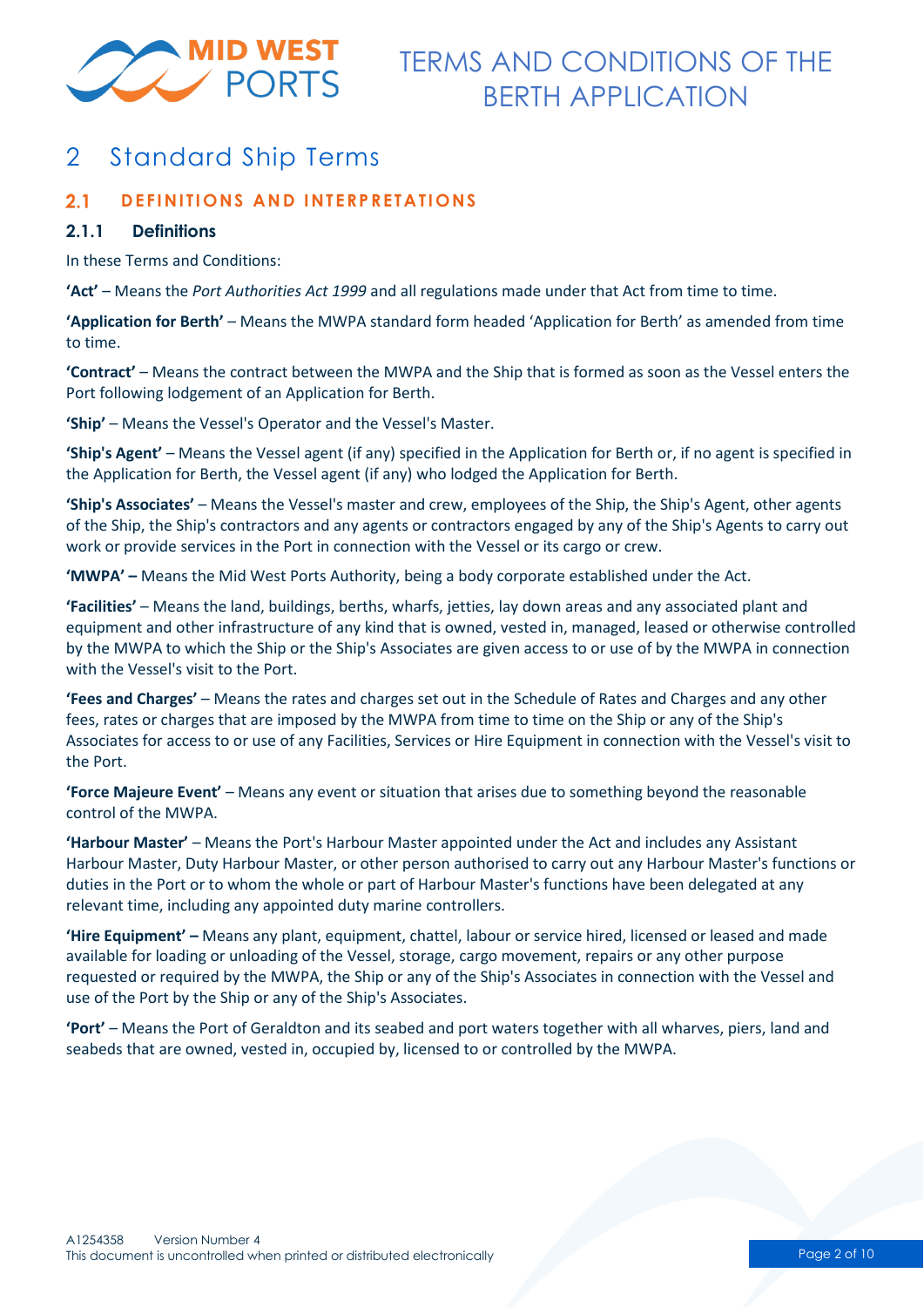

**'Port Standards and Procedures'** – Means all obligations, standards, rules, powers, policies, codes, licences, practices and procedures relating to operations, environmental protection, traffic, security, emergencies, health, safety, welfare or other matters concerning the Port, the Facilities, the Hire Equipment or the Services that are put in place by the MWPA from time to time and communicated to the Ship or the Ship's Agent including any details published on the MWPA website at [www.midwestports.com.au](http://www.midwestports.com.au/) (details of which shall be deemed to have been communicated as soon as they are published on the website).

**'Port User'** – Means any person or entity in the Port at any time for any reason.

**'Rates and Charges'** – Means the MWPA Schedule of Tariffs or other rates and charges as amended from time to time which may be available on the MWPA website at [www.midwestports.com.au](http://www.midwestports.com.au/) or on request from the MWPA.

**'Services' –** Means any services that are provided by or arranged by the MWPA in connection with the Vessel's visit to the Port.

**'Terms'** – Means the Terms and Conditions set out in this document as varied from time to time by the MWPA.

**'Vessel'** – Means the vessel named in the Application for Berth.

**'Vessel's Owner'** – Means the owner of the Vessel and includes any charterer of the Vessel.

#### $2.2$ **INTERPRETATION**

In these Terms:

- a) words importing the singular will include the plural and vice versa and any word or expression defined in the singular has the corresponding meaning if used in the plural and vice versa;
- b) a reference to any Act or Statute or Regulation will include a reference to any amendment, re-enactment or extension thereof or any statutory or regulatory provision that may be substituted from time to time;
- c) references to any deed, document, instrument or other writing will be deemed to include references to the deed, instrument or other writing as varied or supplemented from time to time;
- d) where any party to the Contract is comprised of more than one person or entity then those people or entities will be bound jointly and each of them will be bound severally by the terms of the Contract; and
- e) any reference to 'Port', 'Facilities', 'Hire Equipment' or 'Services' shall be read as a reference to all or any part of the 'Port', the 'Facilities', the 'Hire Equipment' or the 'Services'.

## 3 Application of These Terms

- 3.1 These Terms form part of the Contract that arises out of the submission of an Application for Berth to the MWPA.
- 3.2 A contract will automatically bind the Ship with respect to the Vessel's visit to the Port as soon as the Vessel enters the Port and the contract will comprise the terms and details set out in the Ship's Application for Berth, these Terms and the MWPA Rates and Charges.
- 3.3 Any variation to the details set out in the Application for Berth shall be deemed to operate as a variation to the Contract.
- 3.4 These Terms cannot be varied unless the variation is agreed in writing and has been signed by authorised representatives of both the Ship and the MWPA.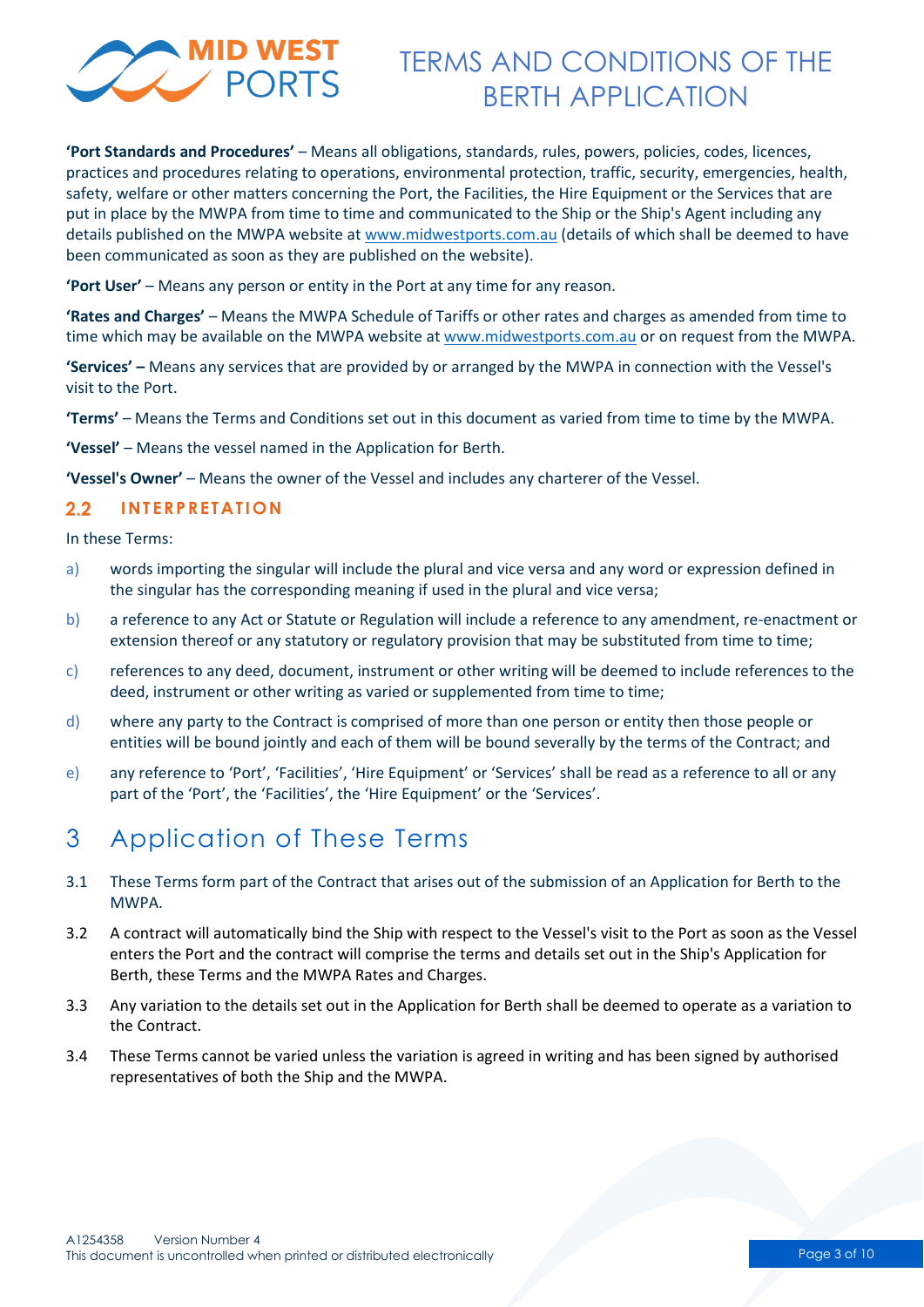

### 4 Port Authorities Act 1999

- 4.1 The Contract shall operate in augmentation of the MWPA rights, powers, defences, immunities or limitations of liability under the Act. Nothing in or arising out of these Terms or the Contract:
	- a) in any way diminishes the MWPA rights, powers, defences, immunities, indemnities or limitations of liability under the Act;
	- b) in any way fetters any discretions that the MWPA has under the Act; or
	- c) in any way precludes the MWPA from accessing, relying upon or using any of its rights, powers, defences, immunities, indemnities or limitations of liability under the Act in relation to any matter concerning the Port, the Ship or the Vessel or any matter arising out of the Contract.
- 4.2 If there is any inconsistency between anything in these Terms or the Ship's Contract and anything in the Act, then the Act will prevail to the extent of the inconsistency.

### 5 Use of and Access To Facilities, Services and Hire Equipment

### 5.1 **Allocation of Facilities, Services and Hire Equipment by MWPA**

Subject to these Terms and the Contract, the MWPA agrees to allocate the Vessel a berth in the Port and give the Ship access to and use of the Facilities, Services and Hire Equipment.

### 5.2 **No Interest in Facilities**

Nothing in these Terms will create any tenancy, estate or proprietary interest of any kind in or over the Facilities or any Hire Equipment.

### 5.3 **Availability of Requested Facilities, Services and Hire Equipment**

Allocation of Berths, Facilities, Services or Hire Equipment requested by the Ship or the Ship's Associates will always be subject to availability and suitability for the use intended by the Ship or the Ship's Associates. The MWPA will determine availability and suitability in its discretion.

### 5.4 **Additional Services, Facilities or Hire Equipment**

In addition to the use of any Facilities, Services or Hire Equipment requested by the Ship or any of the Ship's Associates, other Services, Facilities and Hire Equipment shall be utilised (and paid for as part of the Fees and Charges) in circumstances where the MWPA considers the use of additional or alternative Services or Facilities is necessary to ensure, safety, security, Port operational efficiency, general expediency, compliance with the Act or compliance with any other laws or industry standards.

### 5.5 **Withdrawal, Suspension, Reallocation and Termination of Access and Use**

If the MWPA considers it necessary to do so for any reason, then the MWPA may at any time withdraw, suspend, reallocate, terminate or otherwise vary or modify any usage or access rights that are granted to the Ship or any Vessel. If the MWPA exercises any of its rights under this clause then nothing will relieve the Ship or the Ship's Agent from liability to pay any Fees and Charges already accrued or incurred and nothing will entitle the Ship to any compensation for any loss, damage, demurrage, delay or inconvenience suffered.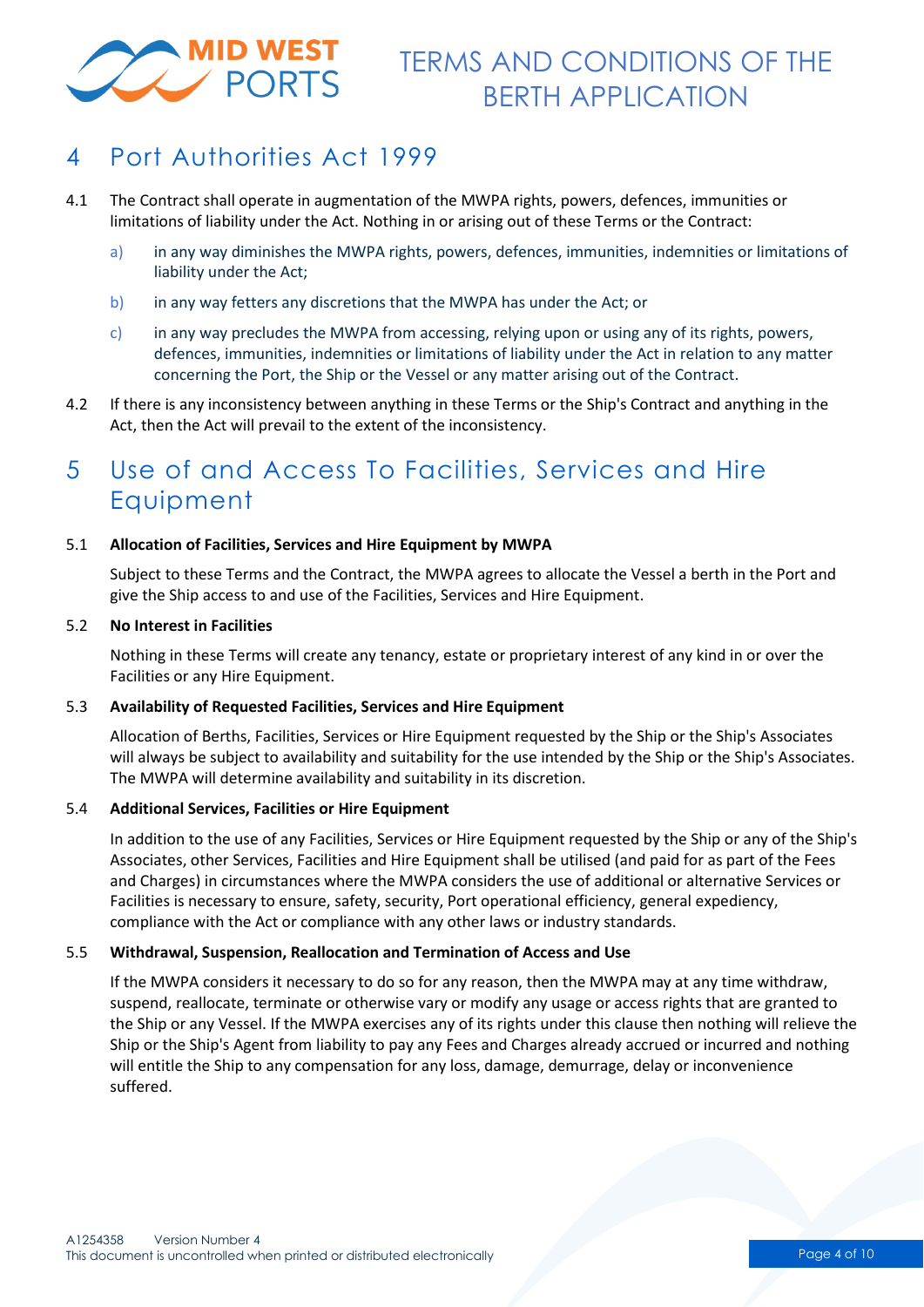

# 6 Fees, Charges and Interest

### 6.1 **Fees and Charges**

The Ship shall pay the MWPA all applicable Fees and Charges arising out of the Vessel's visit to the Port.

### 6.2 **Interest on Outstanding Fees and Charges**

The Ship shall pay the MWPA interest on all Fees and Charges that are not paid to the MWPA by the date that they are due for payment. Interest on all outstanding amounts shall accrue daily at the rate per annum prescribed from time to time by Regulation 119 of the Port Authorities Regulations 2001 (WA) pursuant to section 136 of the Act ('Interest'). Interest may be capitalised by the MWPA on the last day of each month and Interest shall be payable by the Ship to the MWPA as a debt due on demand.

# 7 Other Obligations

### 7.1 **Maintenance and Repair**

The Ship shall ensure that any Facilities and Hire Equipment used by the Ship, the Vessel or any of the Ship's Associates are kept and maintained in good condition (having regard to their age and general condition) and the Ship shall ensure that any Facilities and Hire Equipment used are left in a good, clean and operational condition after use.

### 7.2 **MWPA May Rectify**

If any Facilities or Hire Equipment are not left in the condition required under clause 6.1, the MWPA may carry out any work necessary to put the Facilities and Hire Equipment into the condition required under clause 6.1 and the costs of the work shall be paid by the Ship on demand.

### 7.3 **Port Security**

The Ship shall ensure that it and the Ship's Associates comply with the MWPA security procedures and requirements relating to cargo, Vessels, Facilities, Hire Equipment and access to and from the Port when such procedures and requirements are communicated to them. For the purposes of this clause 6.3, where the MWPA places the relevant procedures and requirements on its website, it shall be deemed to have communicated those procedures and requirements to the Ship and Ship's Associates.

### 7.4 **Professional Standards**

The Ship shall ensure that all work carried by it or any of the Ship's Associates in or around the Port in connection with the Vessel's visit:

- a) is carried out by personnel who are fit for work and have the appropriate training, experience and qualifications to do the work; and
- b) is carried out with a high degree of skill, competence and professionalism at all times.

### 7.5 **No Damage**

The Ship shall ensure that neither it nor any of the Ship's Associates causes any damage to the Facilities, Hire Equipment or anything else in the Port.

### 7.6 **No Interference With Other Users**

The Ship shall ensure that neither it nor any of the Ship's Associates obstructs or causes any interference to the MWPA or any other Port User.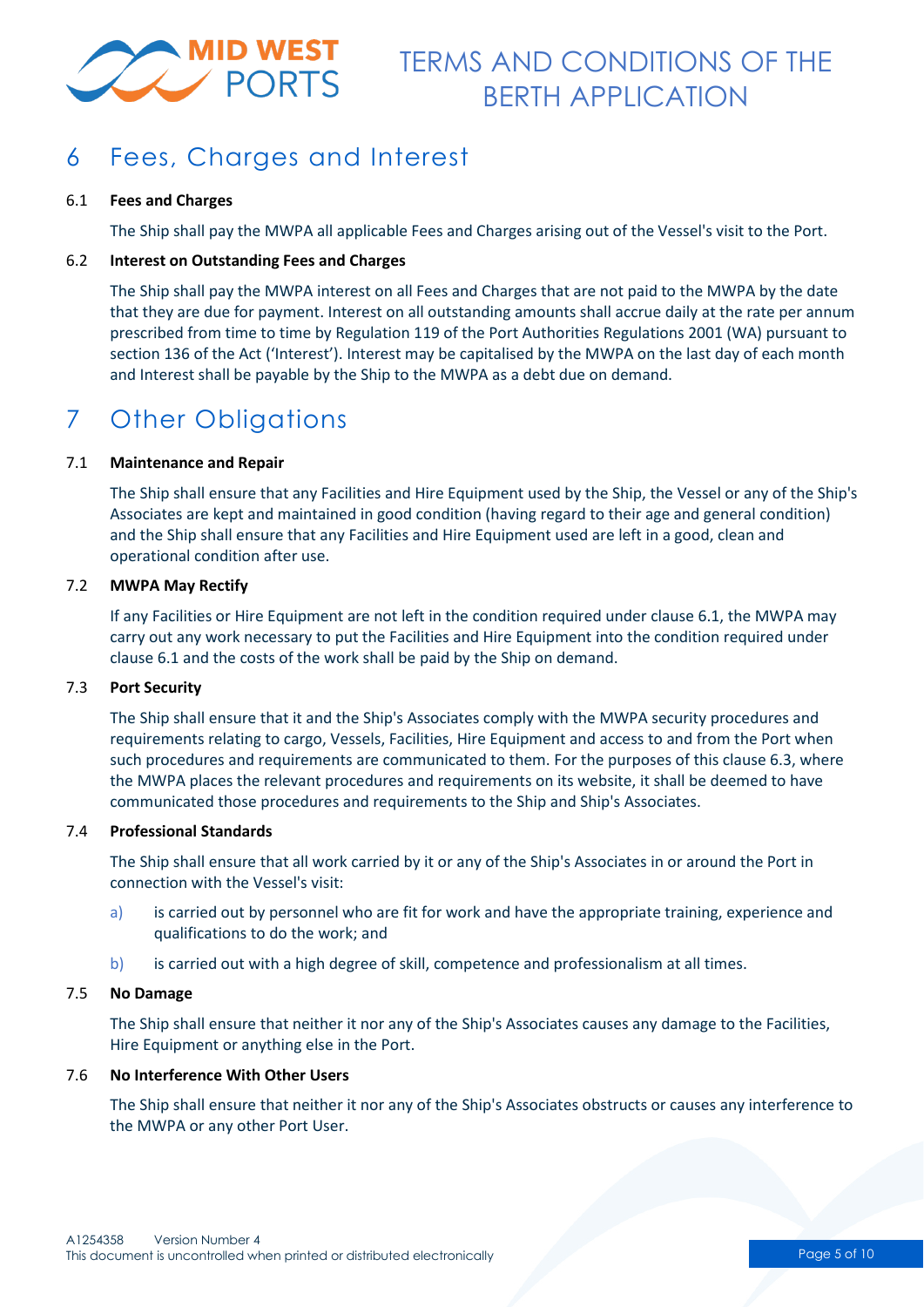

### 7.7 **Comply with all Acts and Regulations**

The Ship shall ensure that it and the Ship's Associates comply with all aspects of the Act and all other laws relating to the Vessel or the use of or access to the Port, the Services, the Hire Equipment or the Facilities.

#### 7.8 **Not to Cause Spills or Pollute**

The Ship shall ensure that neither it nor any of the Ship's Associates causes any spills, pollution or contamination of any kind in the Port.

### 7.9 **Comply With Directions**

The Ship shall ensure that it and the Ship's Associates:

- a) comply with all Port Standards and Procedures (which augment these Terms);
- b) comply with all directions given by the MWPA in connection with the Vessel's visit to the Port and activities in the Port;
- c) comply with all directions given by anyone working with the Australian Quarantine Services, the Australian Customs Services or any other relevant regulatory authority in connection with the Vessel's visit to the Port;
- d) comply with all occupational health, safety, environmental and operational requirements and associated policies and procedures of the MWPA that are advised to the Ship or any of the Ship's Associates from time to time; and
- e) comply with all directions given by the Harbour Master.

#### 7.10 **Induction**

The Ship shall ensure that it and the Ship's Associates attend any Port induction briefings or courses as and when required by the MWPA in relation to anything connected with the Vessel's visit to the Port.

### 7.11 **Notification of Accidents, Damage or Injury**

As soon as the Ship or any of the Ship's Associates become aware of any accident, incident, damage to the Facilities, the Hire Equipment or anything else in the Port, injury to any person or any circumstances likely to cause any damage or injury during or as a result of the Vessel's visit to the Port:

- a) the Ship shall ensure that the MWPA is informed of the damage, injury or circumstance; and
- b) if the Ship or the Vessel's Master is requested to do so by the MWPA, the Ship shall ensure that it or the Vessel's Master, provides a detailed written report to the MWPA about the accident, incident or other event causing the damage, injury or any other consequence. Any report shall be provided to the MWPA within 24 hours of a request being made.

For the purpose of this clause:

**'Accident'** – Means any event where damage of any kind is caused to any vessel, person or property; and

**'Incident'** – Means any event occurring, which gives rise to a hazardous or potentially hazardous situation.

#### 7.12 **MWPA Access**

The Ship shall ensure that the MWPA is given prompt access to the Facilities, the Vessel and any information that is reasonably required by the MWPA in order for the MWPA to check and monitor the Ship's compliance with its obligations under these Terms of the Contract.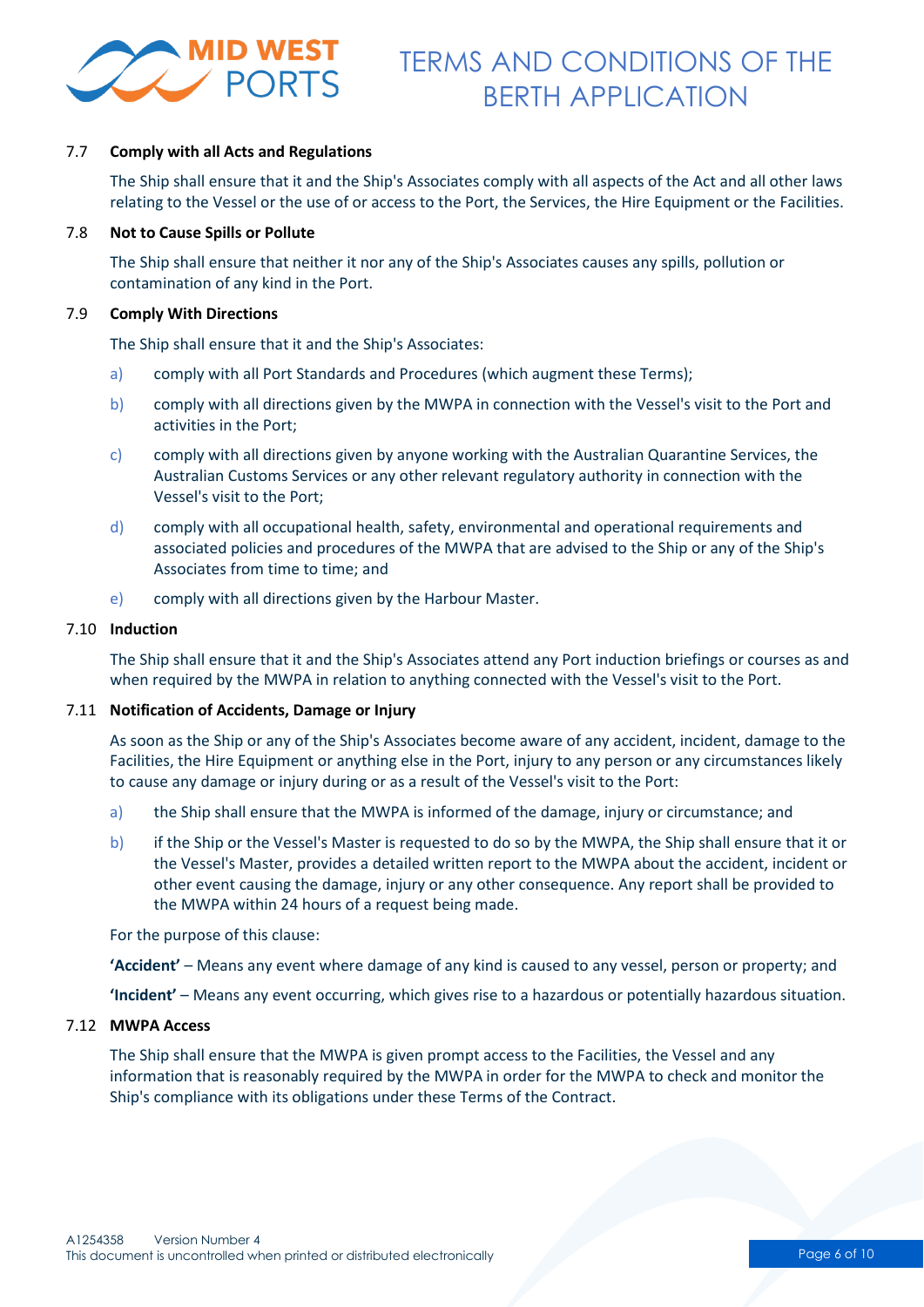

### 7.13 **Cargo Manifests**

- a) The Ship must ensure that the MWPA receives an accurate, legible and complete copy of a manifest written in English, which details the cargo to be unloaded from the Vessel at the Port by submitting a completed manifest of cargo inwards ('Manifest of Cargo Inwards') in the form approved by the MWPA, as soon as practicable after arriving in the Port.
- b) The Ship must ensure that the MWPA receives an accurate, legible and complete copy of a manifest written in English, which details the cargo that has been loaded on the Vessel at the Port by submitting a completed manifest of cargo outwards ('Manifest of Cargo Outwards') in the form approved by the MWPA, as soon as practicable after the cargo has been loaded.

#### 7.14 **Dangerous Goods in the Port**

- a) The Ship acknowledges and agrees that:
	- (i) Port Users may import and export dangerous and hazardous products to and from the Port ('**Dangerous Goods'**);
	- (ii) as a consequence of the movement of Dangerous Goods in the Port, the MWPA may make or be required to make rules ('**MWPA Rules'**), which may affect other Port Users' access to or efficient use of the Port;
	- (iii) as a consequence of the MWPA Rules and the movement of Dangerous Goods through the Port, the Ship may incur delays or may be restricted from accessing certain parts of the Port or the Port waters, resulting in costs and expenses being incurred by the Ship, such as demurrage fees; and
	- (iv) it will promptly comply with the MWPA Rules.
- (b) The Ship agrees to release and hold the MWPA harmless from and against any costs, losses, expenses and claims (including any consequential loss or damage) arising out of the MWPA Rules or the movement of Dangerous Goods in the Port.

#### 7.15 **Loading/Discharging Plan**

The Ship must ensure that the MWPA receives an accurate, legible and complete copy of a Loading/Discharging Plan written in English, which includes information as to the number of de/ballasting pumps and rate at which they pump out at least 48 hours prior to the expected arrival of the vessel.

## 8 Limitation of Liability

Except to the extent that any rights or warranties cannot be excluded or limited as a matter of law, the liability of the MWPA to the Ship for anything arising out of the Contract shall be strictly limited to either of the following remedies as elected by the MWPA:

- a) the re-supply of equivalent Services, Facilities or Hire Equipment; or
- b) the payment of the costs necessary to have the Services, Facilities or Hire Equipment supplied again.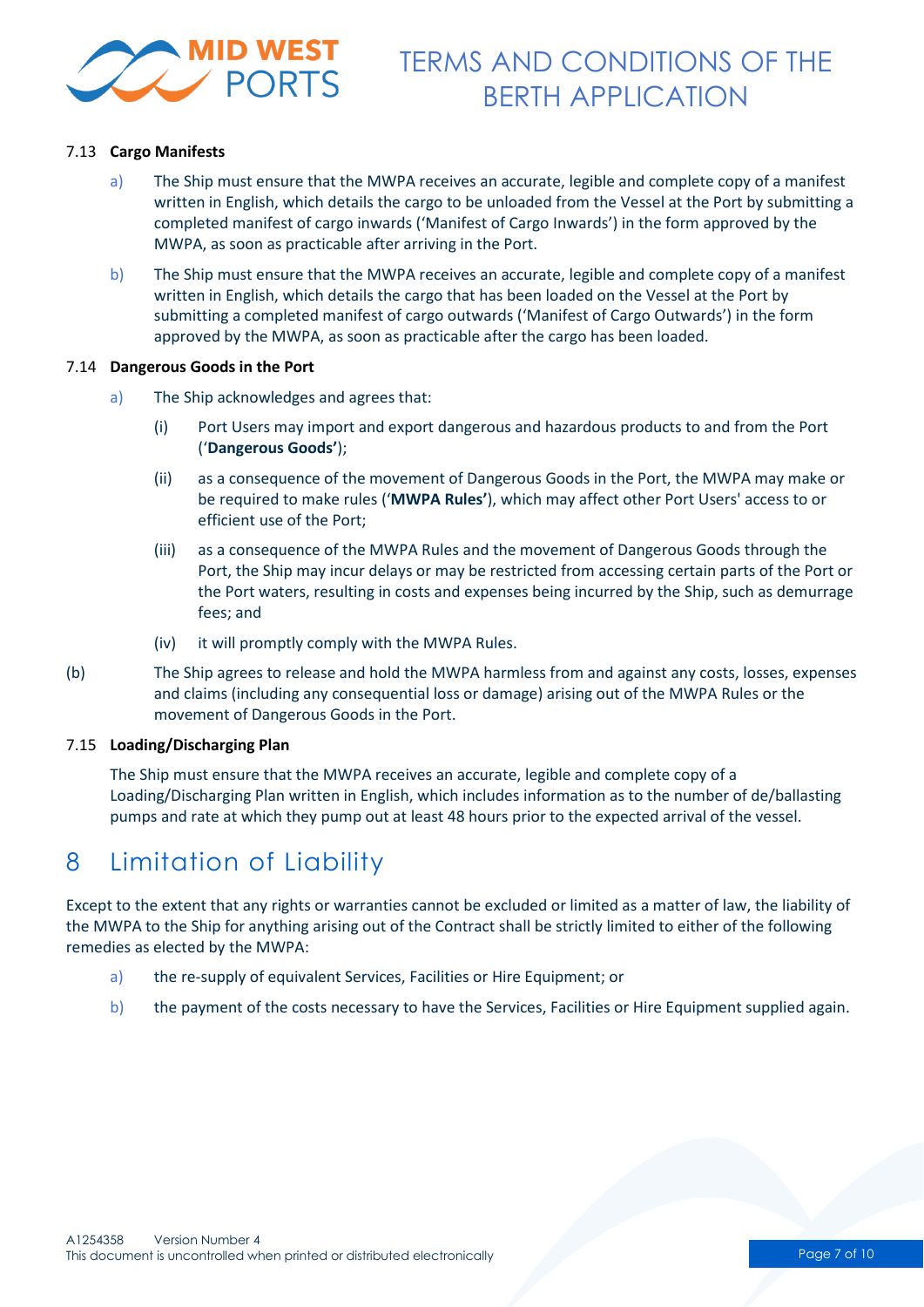

### 9 Termination

### 9.1 **MWPA May Terminate**

Without prejudice to any other rights or remedies the MWPA may have under these Terms or the Contract or at law or in equity, the MWPA may terminate the Contract with immediate effect if the Ship is in breach of its obligations at any time.

### 9.2 **No Release**

On termination of the Contract:

- a) nothing will release or discharge the Ship from liability to the MWPA in relation to anything occurring prior the date of termination; and
- b) nothing will release or discharge the Ship's Agent or Ship from liability for any Fees and Charges imposed by the MWPA in relation to anything occurring prior the date of termination.

### 10 Goods and Services Tax

### 10.1 **GST Provisions**

For the purpose of this clause unless the context otherwise requires:

- a) **'GST Legislation'** Means *A New Tax System (Goods and Services Tax) Act 1999* and any related tax imposition Act (whether imposing tax as a duty or customs excise or otherwise) and includes any legislation which is enacted to validate recapture or recoup the tax imposed by any of such Acts; and
- b) where any other term is used in this clause, which is defined in the GST legislation, it will have the meaning given in the GST Legislation.

### 10.2 **Amounts in Schedule of Rates and Charges are GST Inclusive**

Every item in the Rates and Charges payable under these Standard Terms and Conditions shall be expressed as being inclusive of GST.

#### 10.3 **Tax Invoices**

The MWPA will provide the Ship or the Ship's Agent with tax invoices and/or adjustment notes with respect to the Fees and Charges (but will not be obliged or required to create tax invoices for amounts in excess of amounts received from the Ship). The tax invoices and adjustment notes will show the Fees and Charges exclusive of GST and the relevant GST amount payable on those Fees and Charges.

### 11 Force Majeure

Despite anything to the contrary contained elsewhere in these Terms or the Contract, the MWPA will not be in breach of any obligation it may have in circumstances where the MWPA ability to reasonably comply was interfered with, obstructed, delayed or prevented by a Force Majeure Event.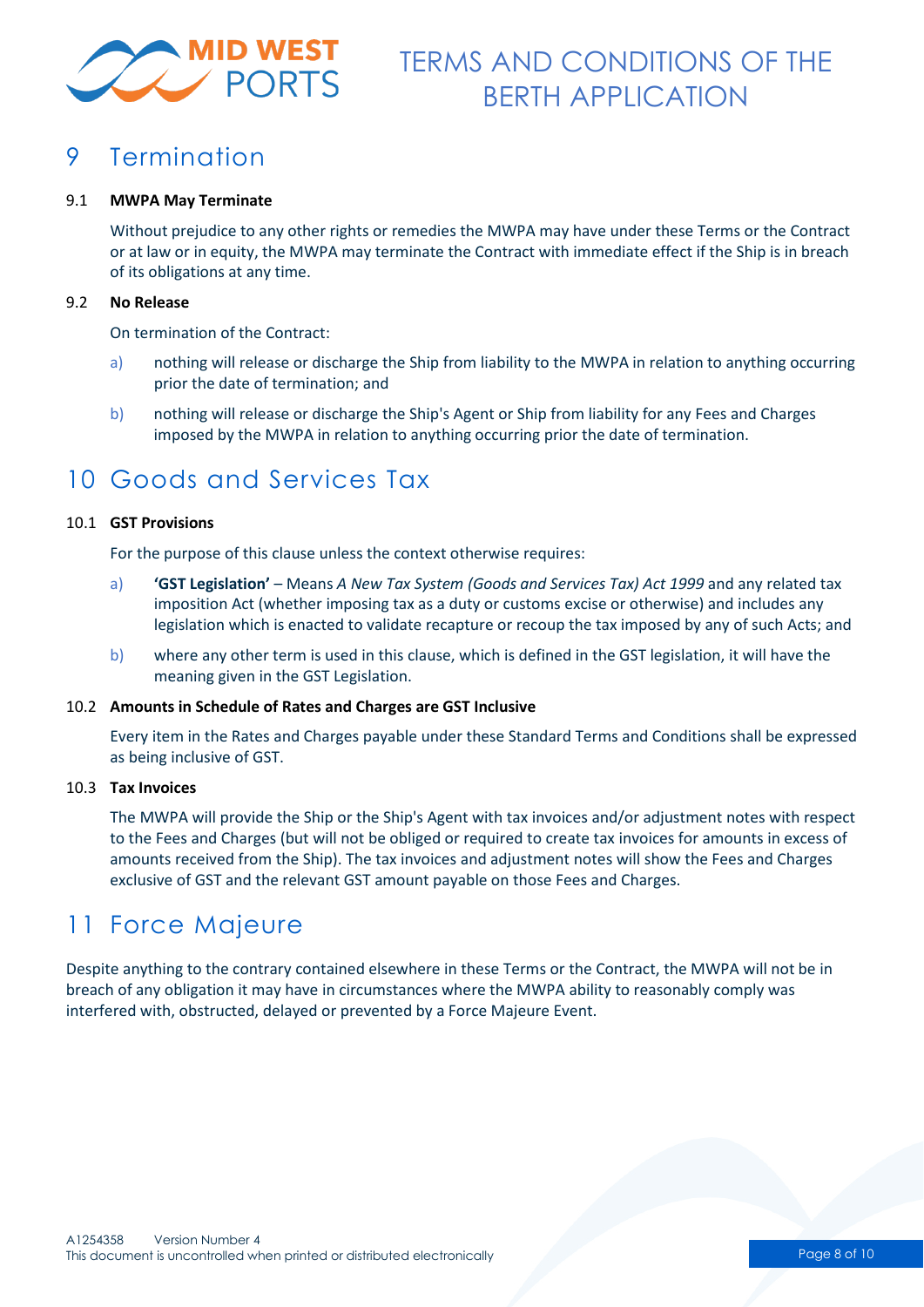

## 12 Limitations and Exclusions

### 12.1 **Limitations**

Regardless of any contributing acts or omissions (tortious or otherwise) on the part of the MWPA or any of its employees, agents or contractors, the MWPA will not be responsible for or liable to the Ship in any way whatsoever.

#### 12.2 **Acknowledgements**

Nothing in any circumstances whatsoever:

- a) obliges the MWPA to stop (either temporarily or permanently) any third party from carrying on any activity in the Port in order to enable the Ship to do anything;
- b) precludes the MWPA from granting third parties' rights to use any part of the Port or anything in the Port for any purpose whatsoever;
- c) is intended to create any duty of care on the MWPA part in favour of the Ship; or
- d) is intended to incorporate into these Terms any implied obligations or implied responsibilities of any kind on the MWPA part in favour of the Ship.

### 12.3 **Act and Regulations**

All provisions in the Act and its regulations that state that a Port Authority is not liable or does not become liable in relation to anything are deemed to be incorporated into these Terms as contractual provisions and shall limit the MWPA liability.

### 13 Miscellaneous

### 13.1 **No Assignment**

The rights and entitlements under the Contract are not capable of being assigned or transferred by the Ship.

### 13.2 **Severance**

If any term or part contained in these Terms or elsewhere in the Contract is declared or becomes unenforceable, invalid or illegal for any reason then that term or part will be severed, and the other terms and parts will remain in full force and effect.

### 13.3 **Governing Law and Jurisdiction**

The Contract is governed by and will be construed in accordance with the laws of Western Australia and the Ship irrevocably and unconditionally submits to the non-exclusive jurisdiction of the courts of Western Australia.

### 13.4 **Website**

The MWPA undertakes to place these Terms on its website, so that the Ship can easily access them.

### 13.5 **Variation**

The MWPA undertakes to notify the Ship and the Ship's Agent of any variation by placing the varied Terms on its website immediately following any determination by the MWPA to vary these Terms.